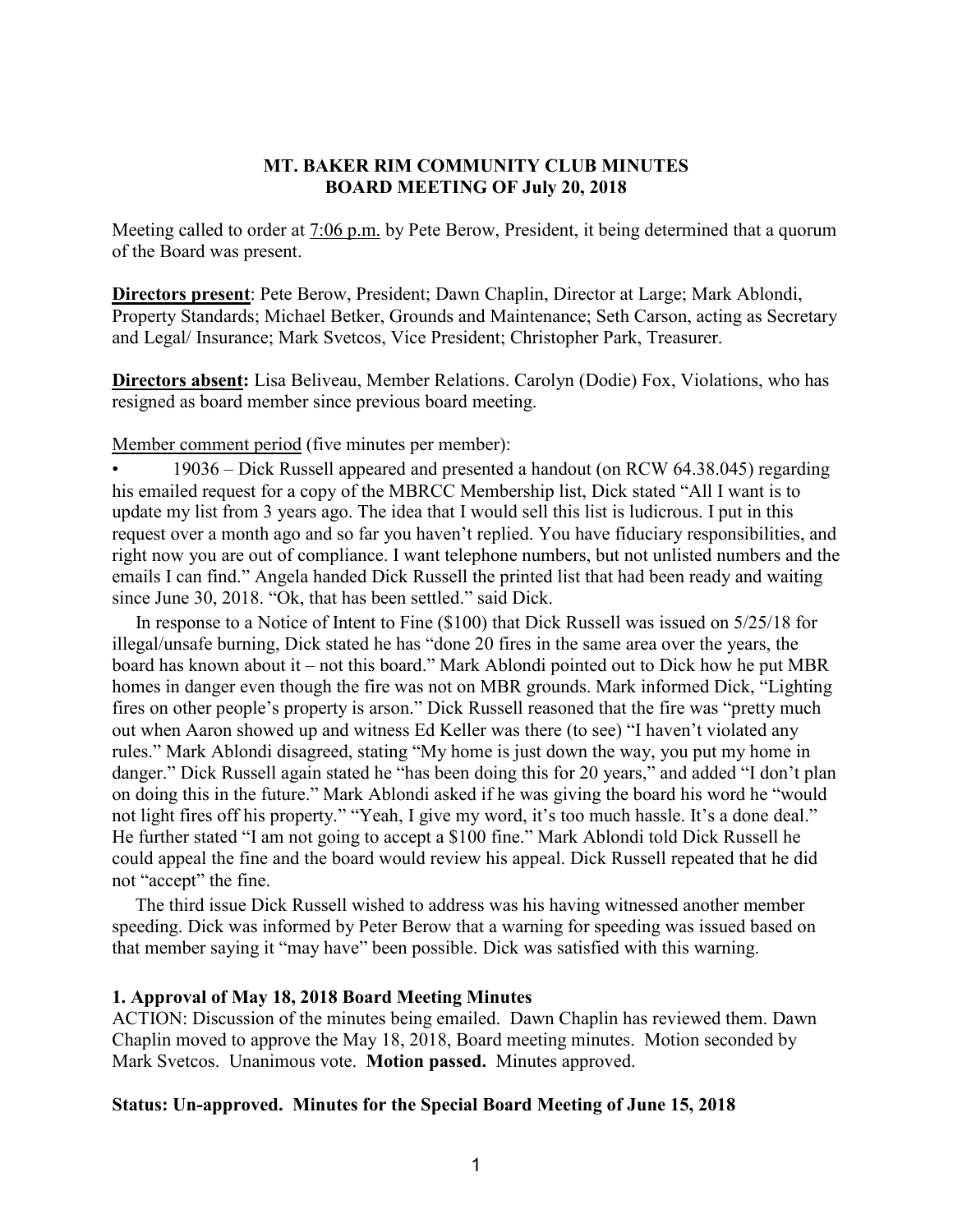Minutes were submitted for approval. Discussion of the minutes determined them to contain errors and in need of editing as previous board members names appeared in them. President, Peter Berow moved to table the approval of the June 15, 2018, Board meeting minutes. Seconded by Mike Betker. **Motion passed.** Action: The minutes for Special Board Meeting June 15, 2018 will be re-submitted for approval after edits made.

# **2. Correspondence**

*The Member-to-Board Report list is outlined in the 7/20/2018 Board Meeting Agenda, on file in the MBR office.*

•Dennis Larson. Emailed and sent a formal letter resigning his position on the MBR board. It was determined this resignation had been previously recognized. (See 5-18-18 Board Meeting Minutes)

•15035 Pokorny. Welcome Road emailed about the sad state of the pickleball court asking for improvements. Aaron informed the board a contractor has been contacted and a bid will arrive for this work any day. Aaron reported the asphalt on the court is in good shape and the court needs only be resurfaced. Dawn asked about a report from a member regarding an injury on the court. This was in reference to a member at the AGM in June, 2018, claiming an ankle injury occurred. Dawn was concerned we are at risk. A warning of any hazard should be in place until repairs are made. Chris Park asked if there was any price estimate for the repairs. Aaron replied the contractor had not given a dollar amount, yet had said it would possibly take one day of work to do the job. It is a company out of Yakima, as no appropriate, local options were available. **No action taken** until repair quotes are in.

•11062 Patrick O'Neill emailed an explanation of the circumstances to appeal his \$100 fine for his guests running the gate. Patrick was present and attempting to aid his guests in entering the gate and did not advise them to run the gate, it was accidental. Accidental running of the gate incurs a \$50 fine (not \$100) It was asked if this was his first fine of the sort. The decision was unanimous to reduce the fine to \$50. Dawn Chaplin motioned to approve. Vote was unanimous. **Motion passed**. Patrick O'Neill's fine to \$50.

•19036 Dick Russell reported another member speeding via email 6-23-18. Dick spoke at the beginning of this meeting. ACTION: Action has already been taken by the member being warned verbally and by email. Dick was informed of this in person.

•19036 Dick Russell – requested a copy of the membership list be supplied to him immediately, via email dated: 6-23-18. A list based on the same request he made in 2015 and that board's recorded decision was printed up and made ready for Dick. He was informed by email that it was ready to pick up 6-30-2018. Dick was handed the list in person 7-20-18. Christopher Parks stated that our members need to be made aware that their emails and listed phone numbers may be given to other members. It was discussed and noted that the board will take a closer look at the legal text used on our contact information collection form. Angela will email this for the board to re-evaluate that wording in regards to RCW 64.38.045. No further action taken.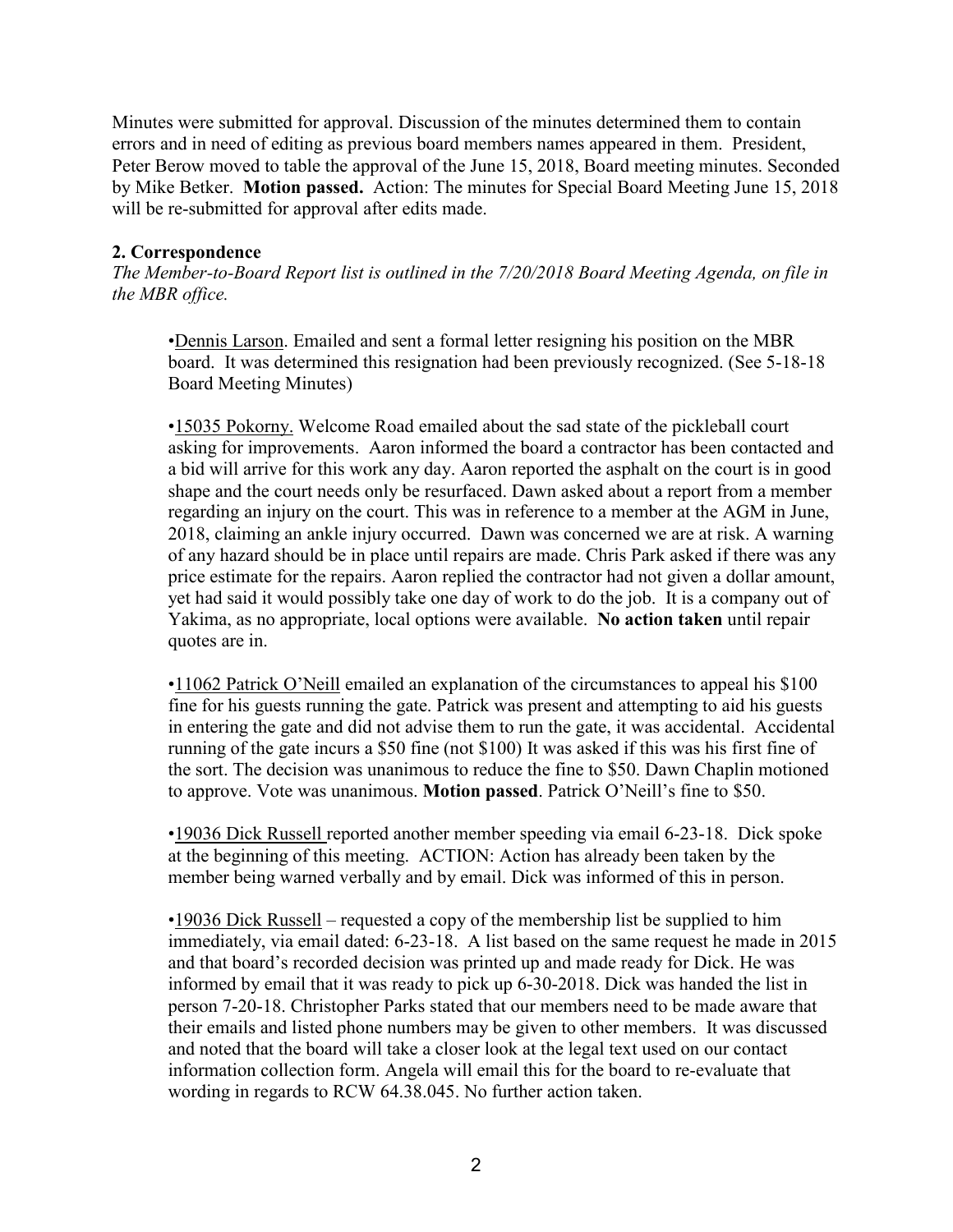•19036 Dick Russell emailed his appeal (refusal) of a \$100 Notice of Intent to fine for Illegal/ Unsafe burning. The board discussed the fact that his brush burning was done off of MBR property and we may have no jurisdiction to fine, or is it possible to fine him for unsafe burning which placed MBR properties at risk? Mark Ablondi believes that he put MBR homes at risk and therefore broke MBR rules, however he is satisfied that Dick has given his word that he will not do it again. Mark Svetcos stated the importance of Dick Russell and the board agreeing that next time it (a fire off MBR property) happens, we will call 9-1-1. Action: Mark Svetcos moved to rescind the proposed \$100 fine. Motion seconded by Dawn Chaplin. Unanimous vote to rescind the \$100 fine. **Motion approved.** No fine has been issued.

•22005 Carolyn Fox emailed her resignation from the position of Violations Director effective 6-24-2018. Mike Betker expressed concern that a member asked that a board member resign based solely on a violation (they) claim to have witnessed. What is the due process in these cases? Discussion was had regarding how this board member actually resigned. Mark Ablondi suggested waiting to accept her resignation until she has returned from vacation and can have a conversation about it. Peter Berow established his correspondence with her to assure her that a resignation was not necessary and not something the board is pursuing. The board member has not responded to emails regarding rethinking and rescinding her resignation at this time. Action: Motion to accept Carolyn's emailed resignation presented by Peter Berow. Seconded by Mike Betker. **Motion Approved.**

16020 Cecelia Carson has requested 2 gate fobs for rental use. It was discussed the need for board approval for this situation. Peter made note that we change the rule regarding board approval of gate keys, Action: Mark Ablondi moved to approve 2 extra fobs for 16020. Peter seconded. **Motion passed**.

Steve Pile of Fast Sign Guy emailed an appeal to his \$50 fine for breaking the gate. The situation was outlined by Angela and as described to her by Hank Kennedy, who witnessed the incident. It was discussed raising the fine to \$100. Action: Mark Ablondi moved to keep the \$50 fine. Seconded by Mark Svetcos. **Motion passed**. Angela to send letter warning that the fines increase per incident.

# **3. Directors**' **Reports**

*Directors' reports as submitted are on file in the office with the minutes. Additional comments are recorded here:*

## a. President

Explains the procedure of submitting board member reports the week prior to the meeting via email to the Secretary. If no board member has any questions that come up from the reports and there is nothing to add to the reports, they do not need to be re-read at the meeting. Angela added that the reports are filed in the office with the meeting minutes, so all content is for the general membership to view.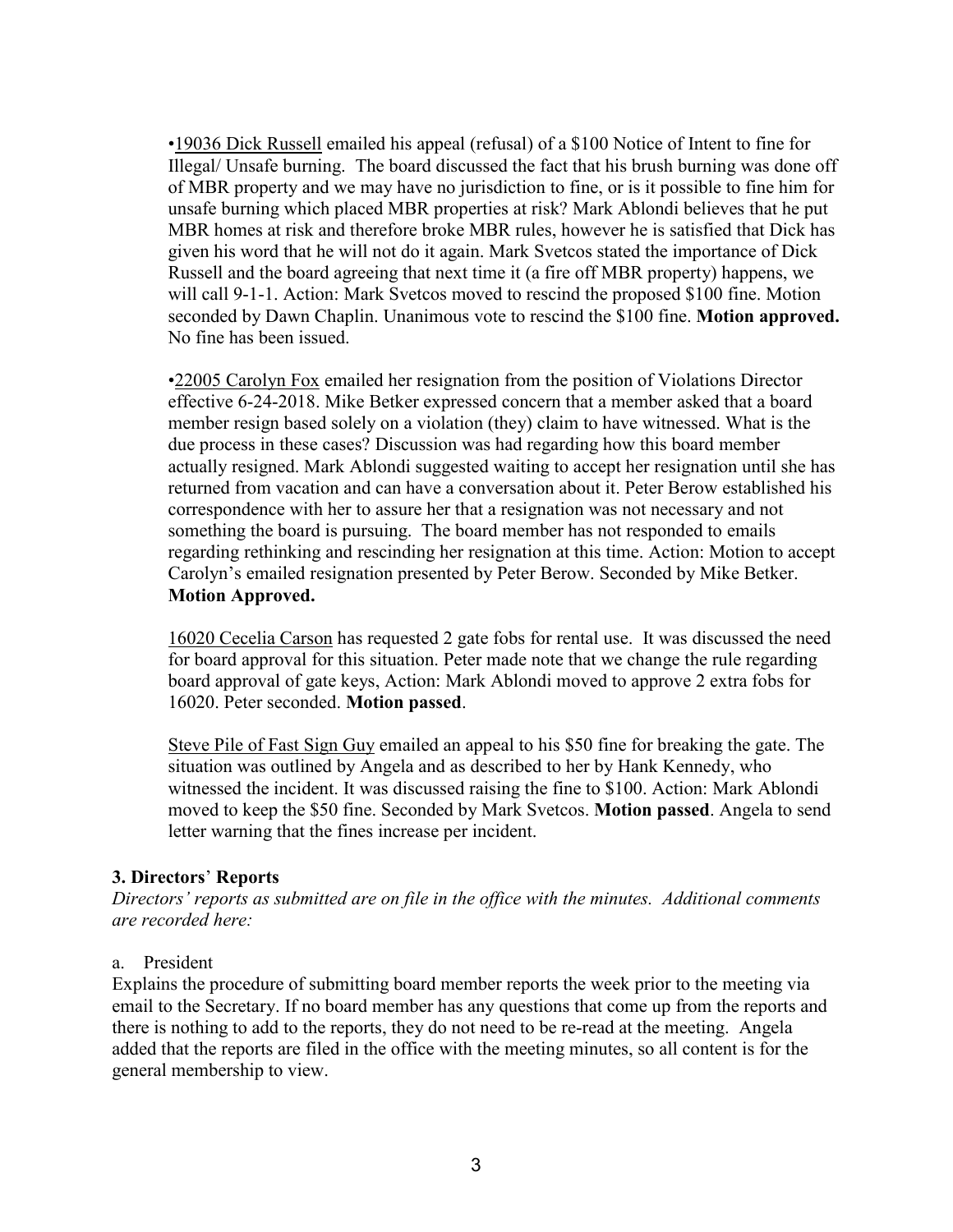- b. Secretary –No report.
- c. Treasurer Report on file.
- d. Legal and Insurance No report.
- e. Grounds and Maintenance No report.
- f. Property Standards No report.
- g. Member Relations No report.
- h. Director at large No report.
- i. Violations No report. Spreadsheet of current year violations submitted, on file.

Peter Berow asked Mark Svetcos (Vice President) if he is willing to be the Violations Director. Mark asked for more details regarding how the duties are performed. Peter mentioned the ease of going back to using the pre-printed violation tickets, rather than wording individual letters, except when necessary. Peter suggested to "once in a while, do a ride around (the community)" It was explained that it is usually staff that are made aware of a violation situation, and as director, it would be his responsibility to look at the offending member's history and the situation to make the call on how to proceed. Peter Berow moved that Mark Svetcos be instated as the Violations Director, Mark Ablondi seconded. Vote was unanimous. **Motion approved**. Action: Mark Svetcos holds the Violations Director and Vice President positions.

### **4. Staff reports:**

*-Caretaker resignation received*. Effective August 5, (the day training begins for his new job) and; as soon as we can begin training a new Caretaker, Aaron would like to move to hourly and will help out when he can. Applications are being accepted, Aaron Ebner, Peter Berow, Mark Ablondi and Mike Betker will join in on the interviews and hiring decision. Dawn Chaplin volunteered to help also.

## *-Vacation dates:*

Christy is away currently (July 17 to mid August)

Angela will be away the week of Thurs. – Fri. August 23-25

 Angela also a two week trip that has been previously approved. (Oct.24 to Nov. 5, 2018) *-Pricing new office computers*: Goal is to replace 2 laptops, used by Christy and Angela. and one main server computer. This would free up the current server to go to the clubhouse for the door security and internet. Angela suggested they will look into refurbished (Dell?) laptops and purchase a new server. Mark Ablondi asked if there was a price range in mind. Mike Betker said he recently purchased a system and that based on his recent research, we should be able to get all three for under \$3,000. No action taken. Angela will get Mike Betker's help looking at what to buy and a price quote will come later for approval. - *Reviews.* It was noted that Angela had a 3 year anniversary from her hire date. It was discussed who does employee reviews. Dawn Chaplin volunteered to help with review on Angela.

## **5. Unfinished Business**

a. Secretary position is currently vacant. Dawn Chaplin, as Member Relations director volunteered to be put anywhere. It was reiterated that the position needs filling and 9 members are required to sit on the board. Peter Berow established the position is to fill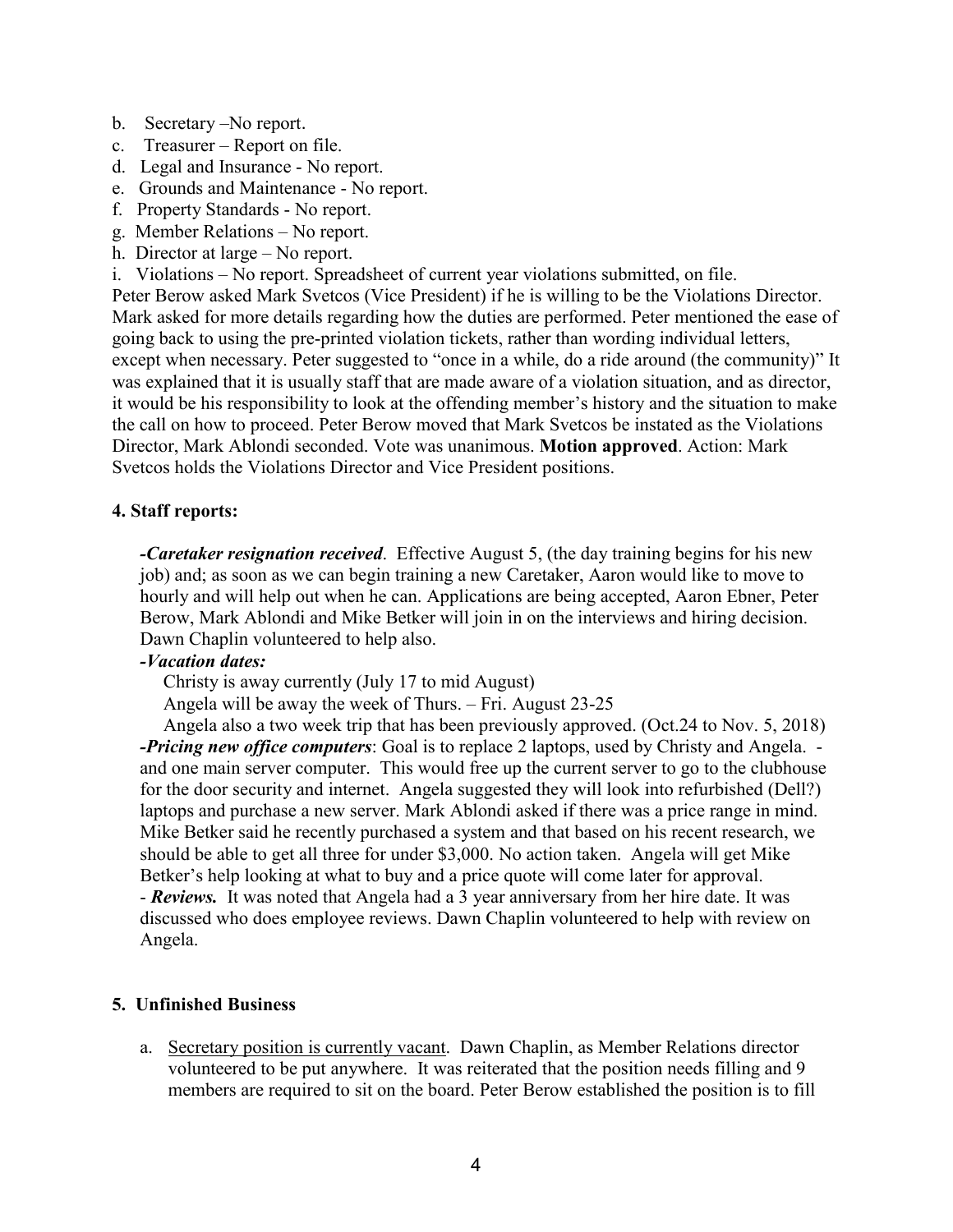Carolyn Fox's place, therefore this is a one year interim position, and the director would need to run at the June, 2019 AGM meeting to continue on the board. Names were suggested as people to contact. **No action taken**.

b. Bylaw amendments. Changes were approved at the AGM in June. There is other editing needed in relation to these approved changes as well as a need for a larger review and overhaul. It was discussed working on soliciting a bylaw committee to present more updates for the 2019 AGM and wait to file the current changes with the county. **No action taken**.

# **6. New Business**

- a. Open Caretaker position. Interviews planned for this Sunday. Possibly 1 or 2 other applicants would like to do remote interviews. Mark Ablondi, Peter Berow and Mark Betker will assist Aaron with interviews and hiring committee. **No action taken**.
- b. Resolution 2018-02 to remove and appoint new signers to the MBR bank accounts. With a Caretaker change coming and Lisa Beliveau (who has volunteered to be a new signer) absent, disussion moved to future meeting. No action taken. **Resolution tabled until future meeting.** Action: Christy Ables will be listed as a contact person with information only priviliges. Peter Berow moved to add Christy Ables as a information only contact person to the accounts, and Chris Parks (as Treasurer) as Angela Urso is. Dawn Chaplin seconded. **Motion approved.**
- c. Board Member email addresses. Christy is working on adding individual e-mail accounts for each board position. Mike Betker stated the idea is that we have a private e-mail address for each board position. History of e-mails that follow the position and don't get lost with an individual, privacy and access to MS Office applications for each board member being the benefits. Mike Betker estimates \$60 per account, per year. It will cost the Rim approx. \$550 per year for all board members to have their own Office 365 account. Discussion as to moving to property folder history and correspondence being possible. Christy will write up a tutorial for everyone and get this up and running. Action: open an Office 365 with e-mail for each board position. Mark Ablondi moved to approve. Peter Berow seconded. **Motion passed.**
- d. Sunday office hours. Based on discussions, Angela thinks Christy is willing to have the office open Sundays in addition to Thurs. to Sat. Some board members questioned if this was needed. Angela said, it was desired and done in the past. It was discussed that Christy currently works late in the evening and this could eliminate that need. Discussed: increasing Christy's contracted working hours from 24-28 to "up to 34 hours" was proposed. It was suggested she be able to "close" if work load needs this when she is here Sunday. A discussion with Christy and how she wants to proceed will take place.
- e. Pickleball court member emails. Seth Carson suggested we take care of this ASAP, as a member has expressed hurting themselves on the court. Dawn strongly agreed. Dawn expressed that she believed the entire grass field used to be maintained more carefully in the past. The Caretaker expressed it being a "pretty major project" to improve the entire field. It was proposed that because the Pickleball court is being repaired, the immediate 6 feet around the pickleball court also be carefully maintained for safety.